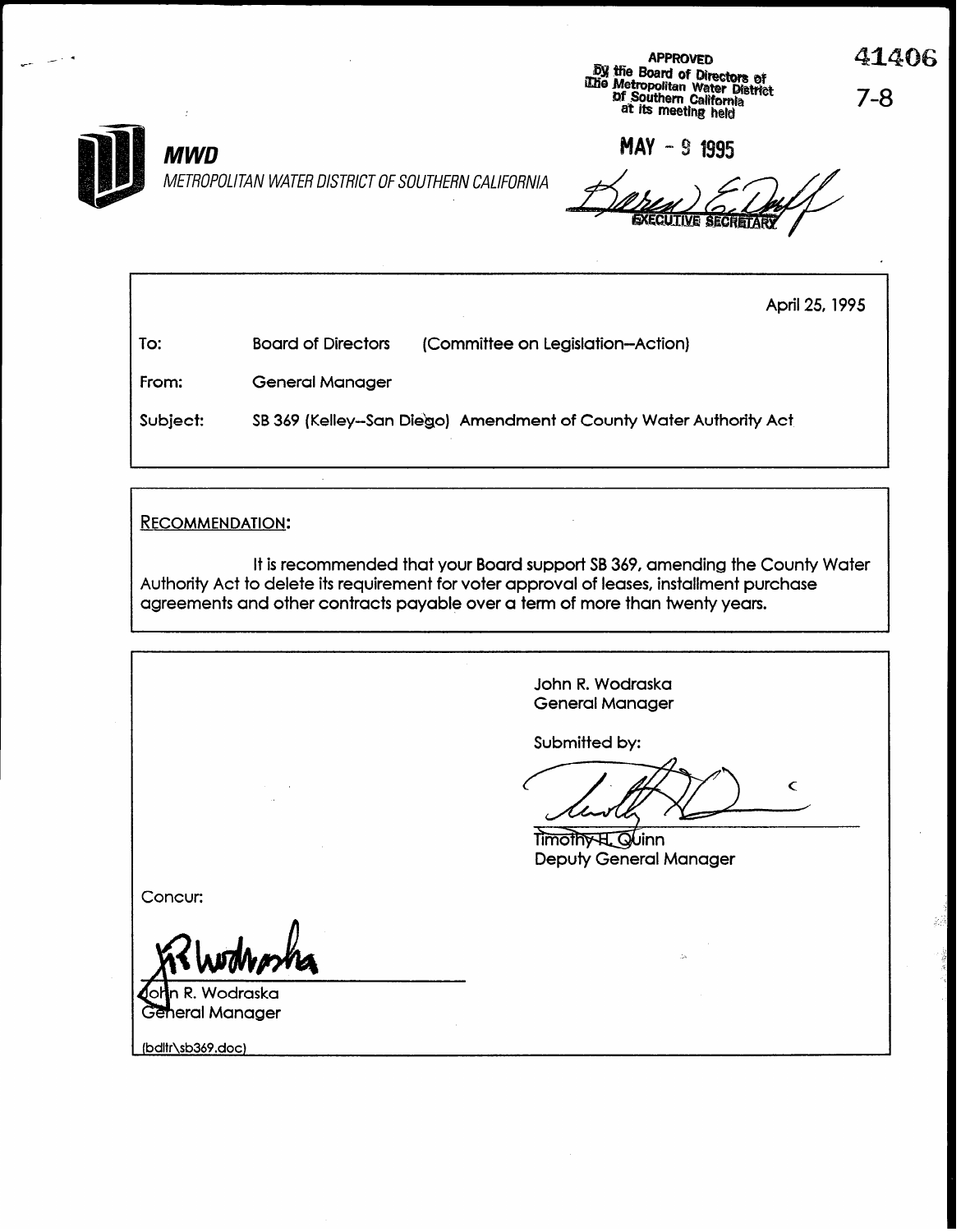#### EXECUTIVE SUMMARY:

SB 369 would remove the county water authority act's requirement that leases, installment purchase agreements and other contracts payable over more than 20 years be approved by the voters. Staff recommends support for SB 369.

### DETAILED REPORT:

SB 369, introduced by Senator Kelley (San Diego), proposes to amend the County Water Authority Act to delete the existing requirement for voter approval of leases, installment purchase agreements and other contracts payable over a term of more than twenty years. This requirement has prevented the San Diego County Water Authority from entering into long-term leases or issuing certificates of participation with more than a twenty-year term. By comparison, maturities of thirty years are common for similar obligations of other tax-exempt issuers in California.

The amendment proposed in SB 369 would give county water authorities the same ability to enter into long-term contracts which is currently available to most other local agencies in California.

 $\lambda$  and  $\lambda$  and  $\lambda$  in the set of  $\lambda$  in the set of  $\lambda$  in the set of  $\lambda$  in the set of  $\lambda$ 

+ .2 - z g!

 $\mathcal{I}^{\text{max}}_{\text{max}}$  . In the property of the set of the set of the set of the set of the set of the set of the set of the set of the set of the set of the set of the set of the set of the set of the set of the set of the

Staff recommends that your Board support SB 369.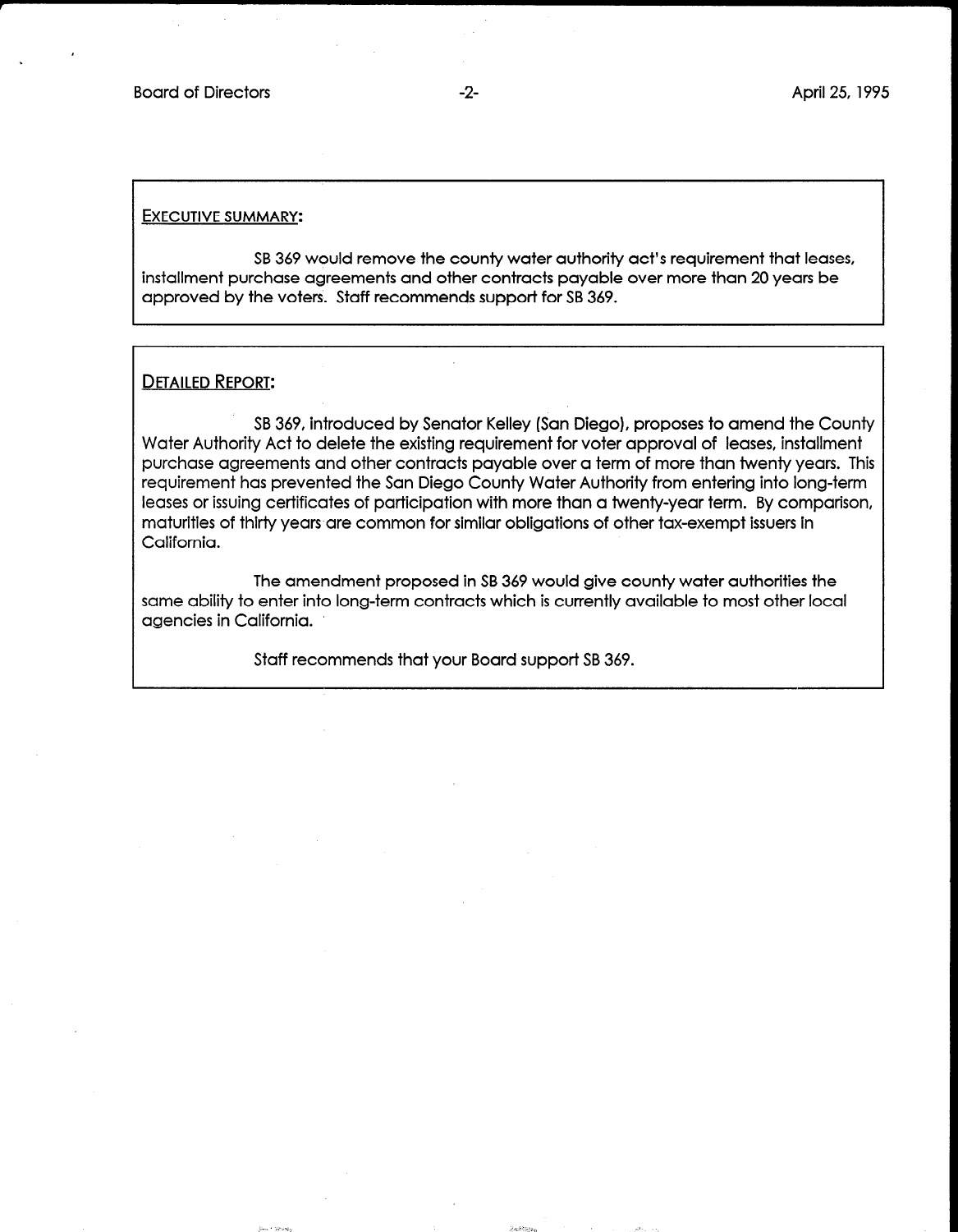41406

ا پ

# SENATE BILL

No. 369

## Introduced by Senator Kelley

February 14,1995

An act to amend Section 8 of the County Water Authority Act (Chapter 545 of the Statutes of 1943), relating to county water authorities.

### LEGISLATIVE COUNSEL'S DIGEST

SB 369, as introduced, Kelley. County water authorities: indebtedness.

Under existing law, voter approval, as specified, is required for a county water authority to incur indebtedness involving a proposal to purchase, lease, or otherwise acquire rights, privileges, or services by contract, the compensation for which is required to be payable over a period of time exceeding 20 years.

This bill would delete that requirement.

Vote: majority. Appropriation: no. Fiscal committee: no. State-mandated local program: no.

The people of the State of California do enact as follows:

1 SECTION 1. Section 8 of the County Water Authority 2 Act (Chapter 545 of the Statutes of 1943) is amended to

3 read:

4 Sec. 8. (a) An authority may incur indebtedness by 5 contract other than by voting bonds or expenditure of 6 bond proceeds up to a total amount equal to one-tenth of 7 1 percent of the assessed valuation, as defined in Section 8 135 of the Revenue and Taxation Code, or as other wise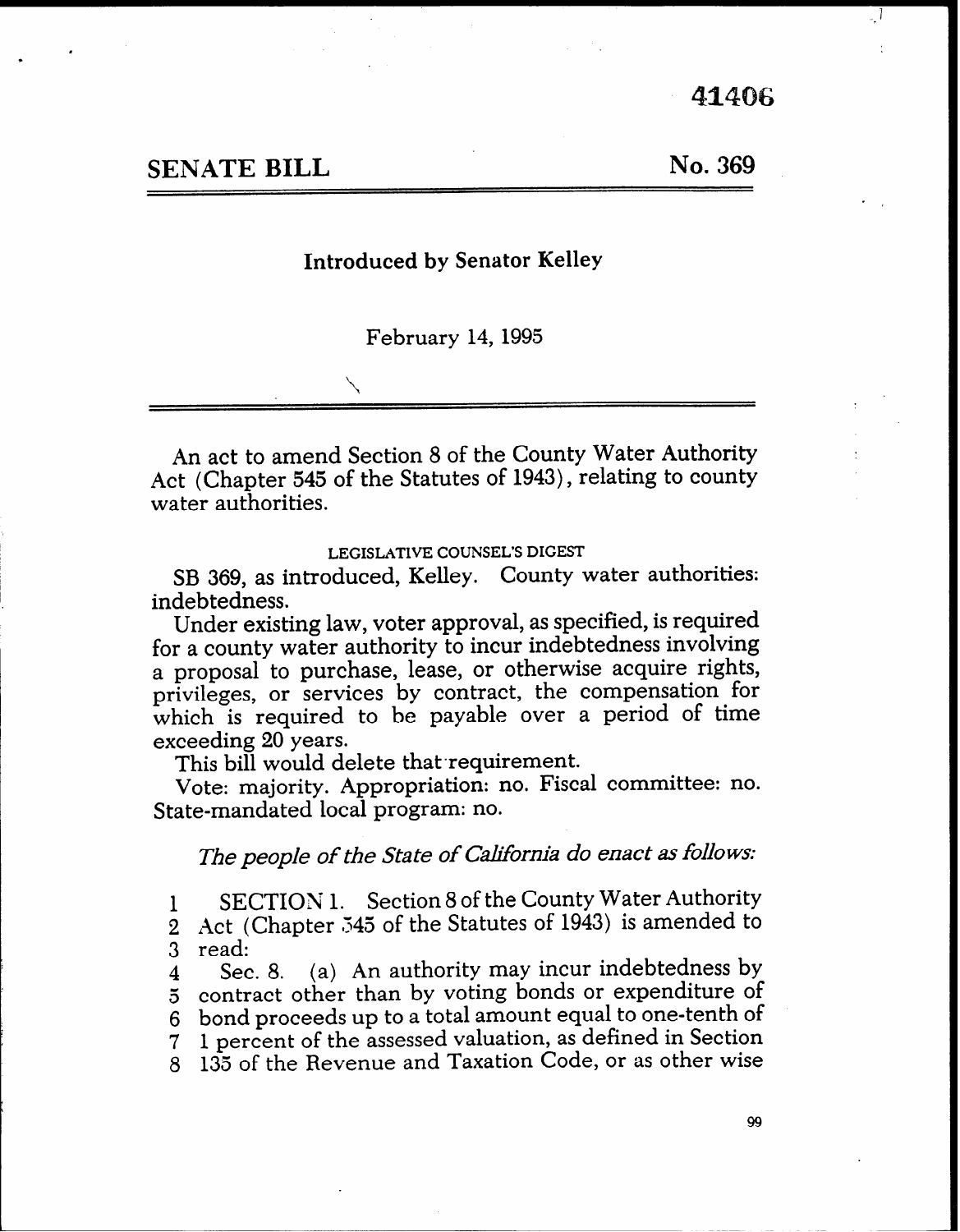SB 369

1 2 3 4  $\overline{5}$ 6 7 8 9 10 11 12 13 14 15 16 17 18 19 20 21 22 23 24 25 26 27 28 29 30 31 32 33 34 35 36 37 38 39 hereafter defined by an act of the Legislature, of property taxable for authority purposes by a vote of three-fourths or more of the aggregate number of votes of all members . of the board of directors. Any proposal to incur an indebtedness in excess of an amount equal to one-tenth of 1 percent of the assessed valuation, as defined in Section 135 of the Revenue and Taxation Code, or as otherwise hereafter defined by an act of the Legislature, of property taxable for authority purposes by contract other than by voting bonds or expenditure of bond proceeds, and any proposal to purchase, lease, or  $_{\rm{otherwise}}$ contract, the compensation for which shall be payable over a period of time exceeding 20 years, shall be submitted to the qualified electors of the authority for their approval and shall be voted upon at an election where the proceedings are held, insofar as applicable, in the manner provided in this act for the authorization and issuance of the bonds of the authority, except that the vote of a majority of the electors voting upon the proposition shall be sufficient to authorize the incurring of the indebtedness. Notice of the election shall contain, in addition to the information required in the case of bond elections, a statement of the maximum amount of money to be paid under the contract, exclusive of penalties and interest, for what purposes the money is to be expended, and the property, improvements, works, rights, privileges, or services to be acquired thereby. The ballots at the election shall contain a brief statement of the general purposes of the contract and the amount of the obligation to be assumed, with the words "Contract-Yes" and "Contract-No." The board of directors may submit the contract or proposed contract to the superior court of the county where the authority is located to determine the validity thereof and the legal authority of the board to enter into the contract, with the same proceedings to be held as held as provided i n this act in the case of the judicial determination of the validitv of bonds issued pursuant to this act and with like effect.

99

 $\mathbf{v}$